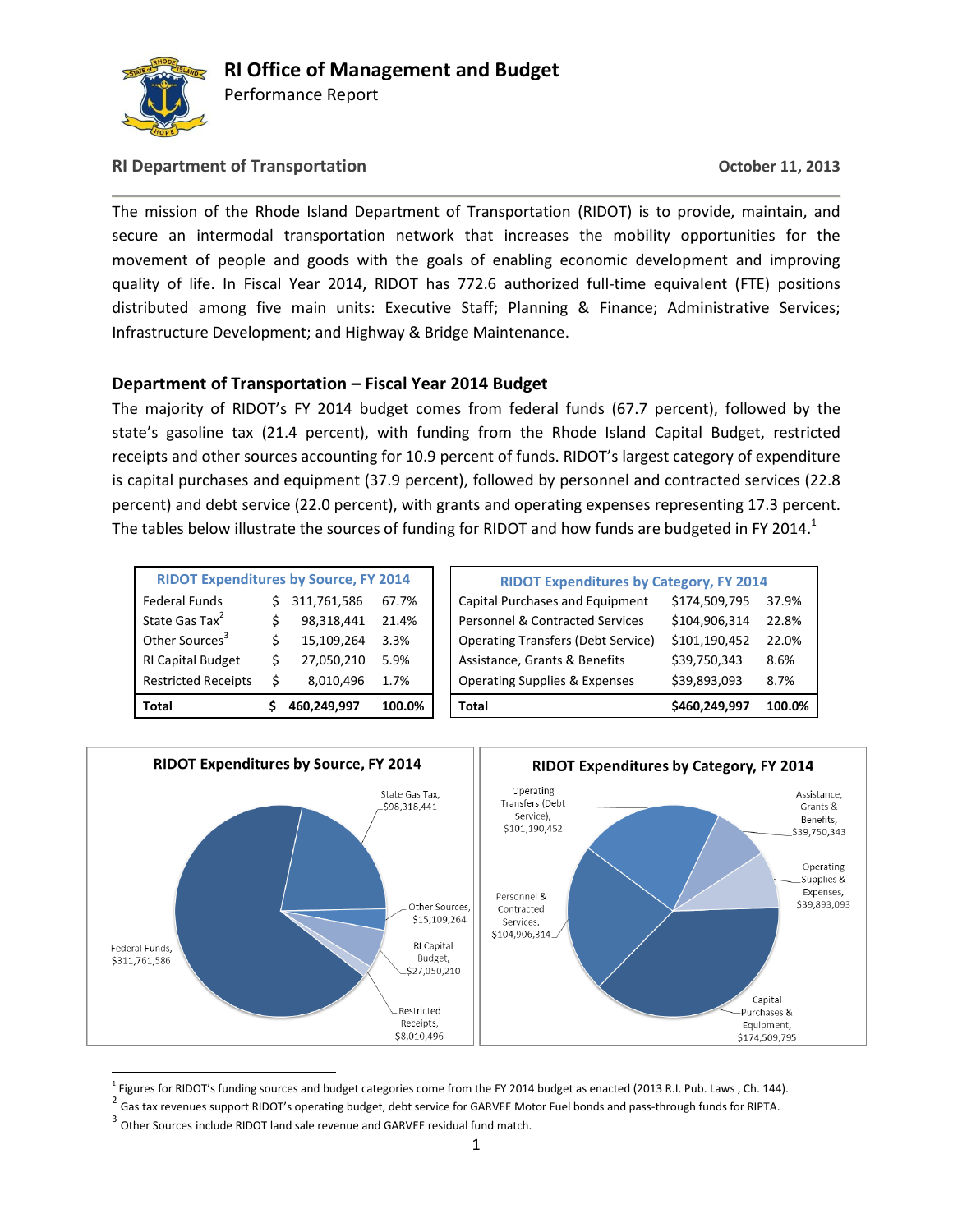## ROADWAY **FATALITIES**

RIDOT is committed to reducing the number of fatalities on Rhode Island roadways. A fatality for this purpose is defined as any death that occurs within 720 hours following a crash on RI traffic ways. RIDOT's efforts to reduce fatalities are outlined in its Strategic Highway Safety Plan, available on the web at http://www.dot.ri.gov.

Figure A: Annual Roadway Deaths in Rhode Island



#### **Key Points:**

- RIDOT's objective is to move toward zero deaths with an interim goal to halve fatalities and serious injuries by 2030. This amounts to an annual reduction of 3.2 percent.
- Roadway fatalities in Rhode Island have decreased 21.0 percent over the last 7 years. As of July 31st, there had been 31 roadway fatalities in 2013. Data from 2013 are preliminary pending review of the National Highway Traffic and Safety Administration (NHTSA).

## FEDERAL INACTIVE LIST **PROJECTS**

An inactive project is one for which RIDOT has not charged expenditures to available federal funds within a certain time period, as specified by the Federal Highway Administration. RIDOT staff aims to reduce the number and dollar value of inactive projects so that unexpended funds are available for other projects.





#### **Key Points:**

- In FY 2012, the monthly average of projects on the federal inactive list was 4.2 percent.  $\bullet$ Over the course of FY 2013, the average was 1.8 percent.
- $\bullet$ In the beginning of 2013, the Federal Highway Administration provided states with a tool to forecast projects that may appear on the inactive list within the upcoming quarter. RIDOT's use of this tool reduces the likelihood of an unexpected project appearing on the list.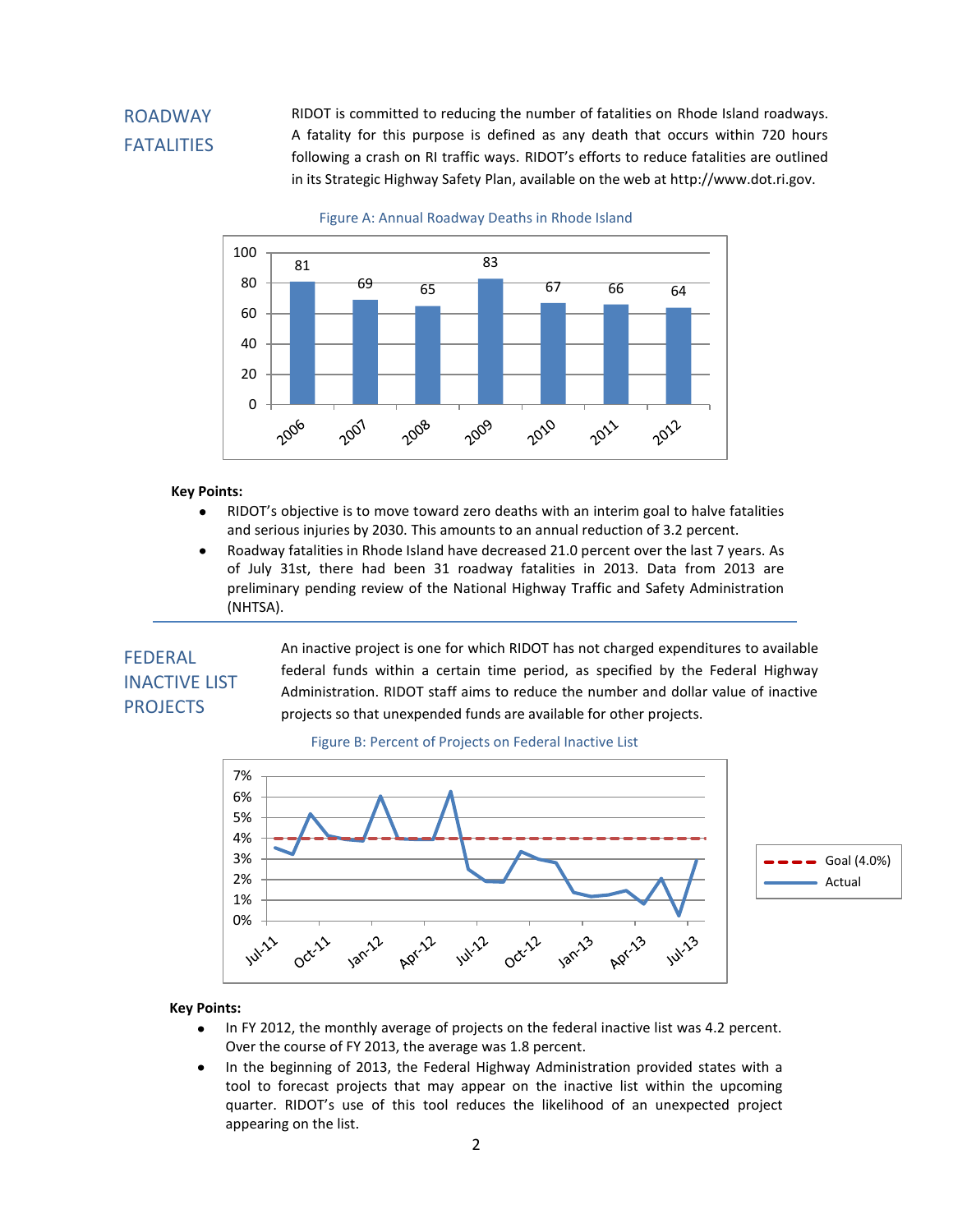# TIMELINESS OF **CONSTRUCTION** PROJECTS

When construction projects are completed on time or ahead of schedule, public benefits include improved safety, mobility, and livability. The graph below reflects the percent of RIDOT construction projects completed on-time or ahead of schedule.

Figure C: Percent of Projects On-time or Ahead of Schedule



#### **Key Points:**

- In July 2013, RIDOT expanded this measure to include new projects. The modified measure provides a more complete view of all projects at a given point in time. Historical data has been updated to include these projects.
- On a case-by-case basis, responsibility for these delays is attributable to RIDOT,  $\bullet$ construction contractors, or both. RIDOT holds bi-weekly meetings with contractors and RIDOT staff to address issues as they arise in order to minimize project delay.

### **STRUCTURALLY** DEFICIENT BRIDGE DECKING

RIDOT works continuously to improve and maintain the state's transportation infrastructure. RIDOT is in the process of developing a long-term plan to reduce the number of structurally deficient bridges and to identify the resources required for planned improvements.

#### Figure D: Percent of Bridge Decking that is Structurally Deficient



#### **Key Points:**

- The increase in April 2013 resulted from an inspection of the Pell Bridge in Newport, placing the bridge into the "structurally deficient" category. The Rhode Island Turnpike and Bridge Authority plans to address the deficiencies in 2013 and 2014.
- Starting in October 2012 (see arrow), RIDOT began tracking all bridges, as well as those  $\bullet$ on the National Highway System (NHS), as required by the new federal transportation law MAP-21. See *Focus on Performance* on page 5 for more information about RIDOT's bridge maintenance efforts. 3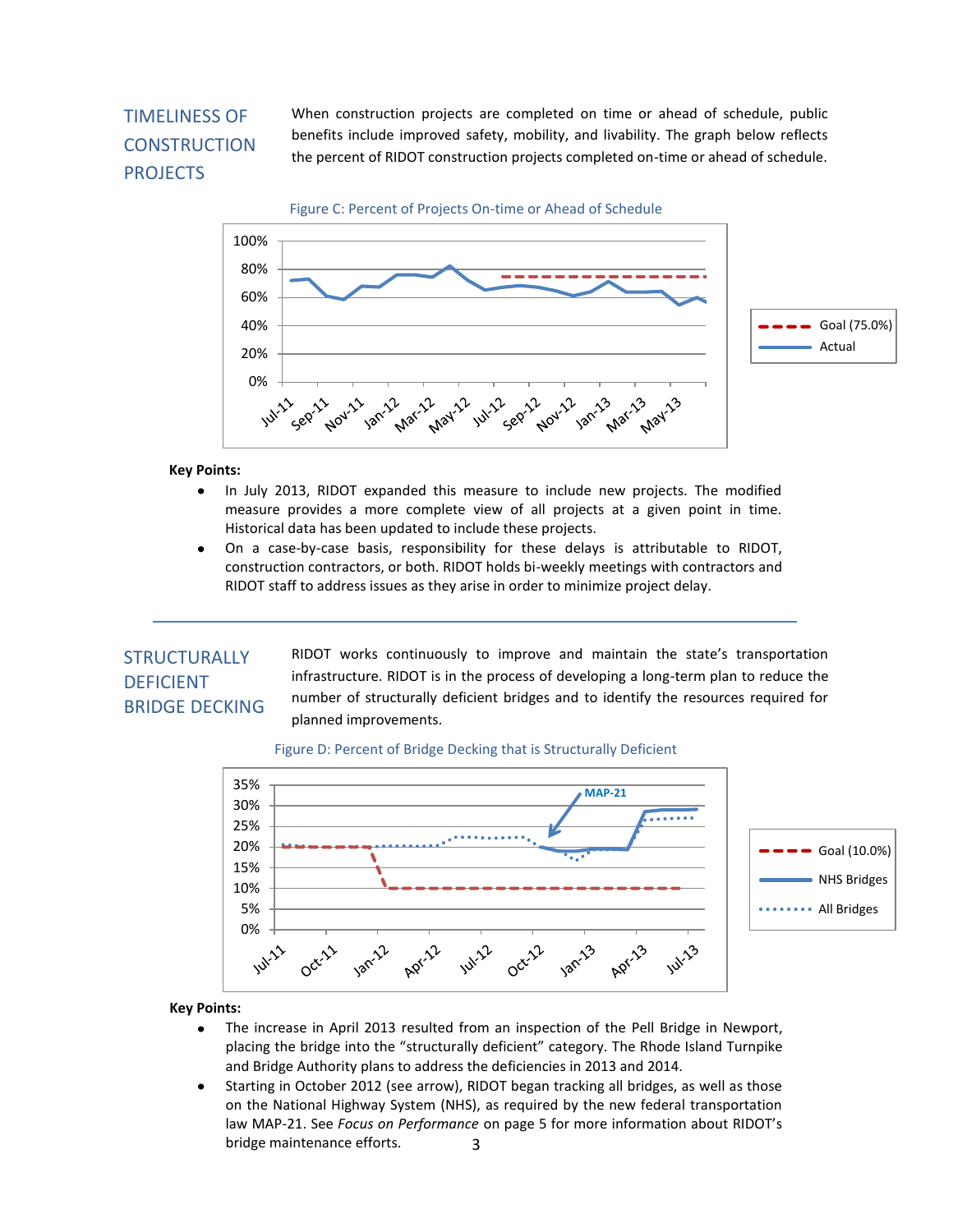### MAINTENANCE **ACTIVITIES**

RIDOT is responsible for keeping state-operated roadways safe, operable, and clean by performing activities such as grass cutting, pavement repairs, drainage system maintenance, snow plowing, and removal of litter, sediment, and graffiti.



Figure E: Total RIDOT Maintenance Crew Hours

#### **Key Points:**

- The total number of RIDOT crew hours is dependent on weather conditions,  $\bullet$ emergencies requiring reprioritization of daily activities, and available staff. This graph does not reflect winter maintenance overtime hours.
- OMB began tracking this data in April 2012 and is working with RIDOT on data analysis  $\bullet$ and development of performance targets.

## SALT APPLICATION

RIDOT is committed to reducing winter costs and alleviating environmental concerns related to the use of salt products to treat roadways during winter storms. RIDOT has retro-fitted a portion of its winter operations fleet to use a closed-loop system, which reduces salt usage in winter storms.



#### Figure F: Average Pounds of Salt per Lane Mile

#### **Key Points:**

- The closed-loop system provides more uniform salt and sand application and  $\bullet$ computerized data tracking, which is useful in monitoring material usage and developing plowing strategy.
- RIDOT has reduced roadway salt application by 58.0 percent since 2005. For additional  $\bullet$ information about winter maintenance cost reductions, see the *Focus on Performance* page in RIDOT's March 2013 performance report.